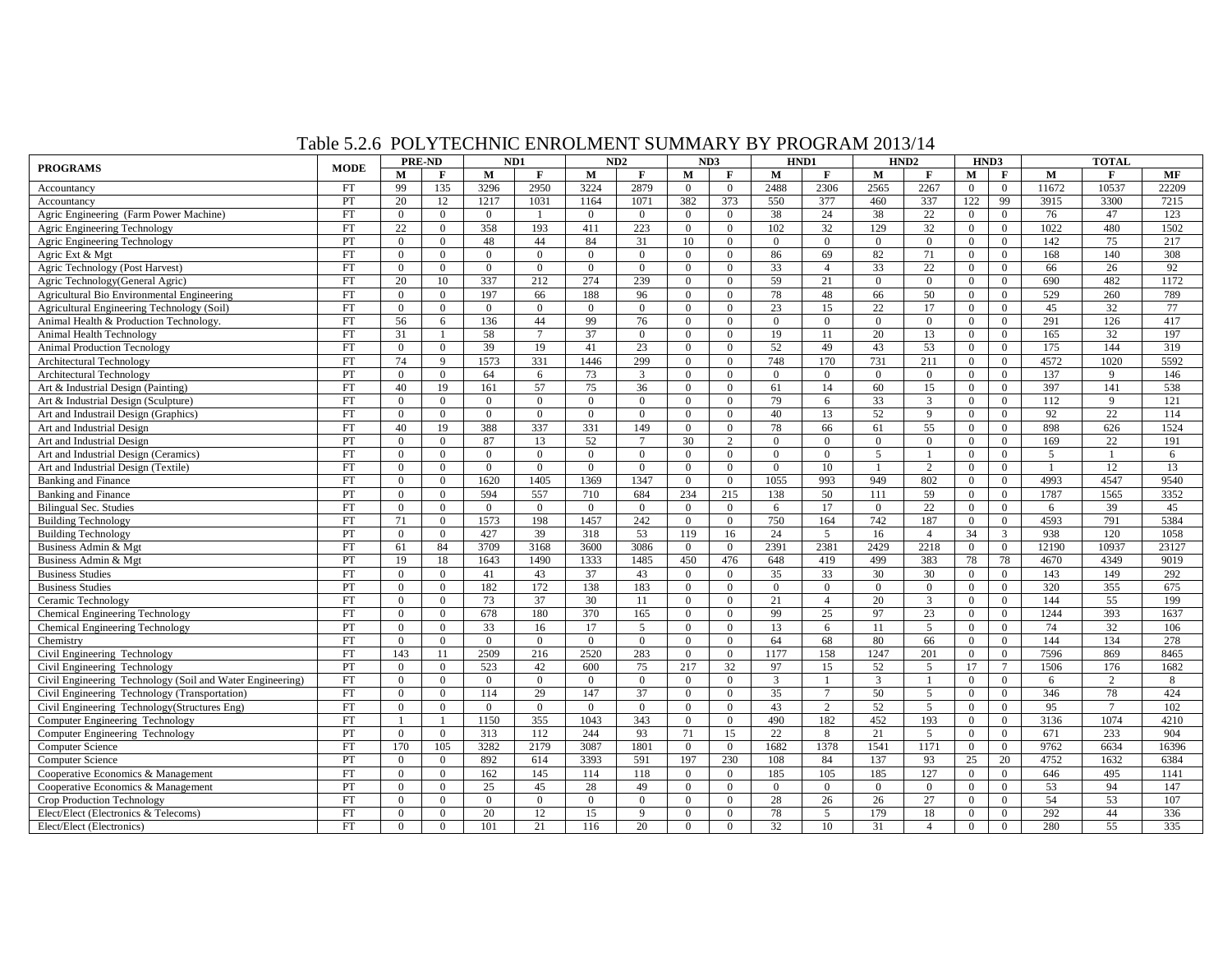| Elect/Electronics Engineering                        | <b>FT</b> | 258            | 31               | 3233           | 406             | 3026           | 327            | $\theta$         | $\theta$       | 1917           | 232            | 1932           | 337            | $\overline{0}$ | $\overline{0}$ | 10366          | 1333            | 11699           |
|------------------------------------------------------|-----------|----------------|------------------|----------------|-----------------|----------------|----------------|------------------|----------------|----------------|----------------|----------------|----------------|----------------|----------------|----------------|-----------------|-----------------|
| Elect/Electronics Engineering                        | PT        | $\overline{0}$ | $\overline{0}$   | 960            | 120             | 1040           | 119            | 221              | 21             | 175            | 15             | 231            | 23             | 87             | $\overline{4}$ | 2714           | 302             | 3016            |
| Electrical Electronic (Instrumentation)              | <b>FT</b> | $\Omega$       | $\Omega$         | 60             | $\theta$        | $\overline{5}$ | $\overline{2}$ | $\theta$         | $\theta$       | $\Omega$       | $\overline{0}$ | $\overline{0}$ | $\overline{0}$ | $\overline{0}$ | $\Omega$       | 65             | $\overline{2}$  | 67              |
| Electrical Installation & Maintenance                | <b>FT</b> | $\Omega$       | $\overline{0}$   | $\Omega$       | $\mathbf{0}$    | $\Omega$       | $\overline{0}$ | $\overline{0}$   | $\Omega$       | 22             | 11             | $\overline{0}$ | $\overline{0}$ | $\overline{0}$ | $\Omega$       | 22             | 11              | 33              |
| Electrical/Electronics (Power Option)                | <b>FT</b> | $\Omega$       | $\theta$         | $\theta$       | $\theta$        | $\theta$       | $\mathbf{0}$   | $\overline{0}$   | $\Omega$       | 343            | 13             | 472            | 25             | $\mathbf{0}$   | $\overline{0}$ | 815            | 38              | 853             |
| <b>Environmental Health Technology</b>               | PT        | $\Omega$       | $\overline{0}$   | 48             | 26              | 35             | 18             | $\overline{0}$   | $\Omega$       | $\overline{0}$ | $\mathbf{0}$   | $\overline{0}$ | $\overline{0}$ | $\mathbf{0}$   | $\Omega$       | 83             | 44              | 127             |
| <b>Estate Mgt</b>                                    | FT        | 43             | 28               | 1526           | 1038            | 1330           | 852            | $\overline{0}$   | $\overline{0}$ | 778            | 523            | 756            | 576            | $\overline{0}$ | $\overline{0}$ | 4433           | 3017            | 7450            |
| <b>Estate Mgt</b>                                    | PT        | $\Omega$       | $\boldsymbol{0}$ | 393            | 174             | 304            | 141            | 46               | 31             | 27             | 15             | 22             | 13             | $\overline{0}$ | $\theta$       | 792            | 374             | 1166            |
| Fashion Design & Clothing Technology                 | <b>FT</b> | $\Omega$       | $\theta$         | 181            | 274             | 106            | 239            | $\overline{0}$   | $\Omega$       | 45             | 67             | 49             | 65             | $\overline{0}$ | $\Omega$       | 381            | 645             | 1026            |
| <b>Fisheries Technology</b>                          | FT        | $\overline{c}$ | $\overline{1}$   | 154            | 91              | 63             | 62             | $\overline{0}$   | $\overline{0}$ | 61             | 44             | 36             | 32             | $\overline{0}$ | $\overline{0}$ | 316            | 230             | 546             |
| <b>Fisheries Technology</b>                          | PT        | $\Omega$       | $\overline{0}$   | $\overline{4}$ | 8               | $\mathbf{0}$   | $\overline{0}$ | $\overline{0}$   | $\theta$       | $\overline{0}$ | $\overline{0}$ | $\overline{3}$ | 6              | $\overline{0}$ | $\Omega$       | $\overline{7}$ | 14              | 21              |
| Food Technology                                      | FT        | $\overline{0}$ | $\overline{0}$   | 359            | 979             | 438            | 936            | $\mathbf{0}$     | $\overline{0}$ | 193            | 474            | 196            | 433            | $\overline{0}$ | $\overline{0}$ | 1186           | 2822            | 4008            |
| Food Technology                                      | PT        | $\Omega$       | $\theta$         | 115            | 362             | 97             | 285            | 45               | 154            | $\overline{3}$ | 12             |                | $\overline{4}$ | $\overline{0}$ | $\theta$       | 261            | 817             | 1078            |
| <b>Forestry Technology</b>                           | <b>FT</b> | 10             | $\theta$         | 58             | $\overline{A}$  | 25             | $\tau$         | $\theta$         | $\theta$       | $\overline{7}$ | 3              | 6              | $\overline{4}$ | $\mathbf{0}$   | $\Omega$       | 106            | 18              | 124             |
| Foundry Technology                                   | FT        | $\overline{0}$ | $\overline{0}$   | 75             | 14              | 66             | $\tau$         | $\overline{0}$   | $\overline{0}$ | 36             | $\overline{0}$ | 24             | $\overline{0}$ | $\overline{0}$ | $\overline{0}$ | 201            | $\overline{21}$ | 222             |
| Geoinformatics                                       | FT        | $\overline{0}$ | $\overline{0}$   | 20             | $7\phantom{.0}$ | 20             | 6              | $\overline{0}$   | $\overline{0}$ | $\mathbf{0}$   | $\overline{0}$ | $\overline{0}$ | $\overline{0}$ | $\overline{0}$ | $\overline{0}$ | 40             | 13              | 53              |
| Geological Technology                                | <b>FT</b> | $\Omega$       | $\overline{0}$   | 52             | 44              | 42             | 38             | $\overline{0}$   | $\Omega$       | 17             | 59             |                | 8              | $\overline{0}$ | $\overline{0}$ | 118            | 149             | 267             |
| Geological Technology                                | PT        | $\overline{0}$ | $\theta$         | 18             | 27              | 6              | $\overline{4}$ | $\mathbf{0}$     | $\Omega$       | $\theta$       | $\overline{0}$ | $\mathbf{0}$   | $\overline{0}$ | $\mathbf{0}$   | $\overline{0}$ | 24             | 31              | 55              |
| <b>Glass Technology</b>                              | <b>FT</b> | $\Omega$       | $\mathbf{0}$     | 18             | $\overline{7}$  | $\mathbf{Q}$   | 10             | $\overline{0}$   | $\theta$       | $\overline{7}$ | $\overline{4}$ | 6              | 11             | $\mathbf{0}$   | $\Omega$       | 40             | $\overline{32}$ | $\overline{72}$ |
| Graphic Arts                                         | FT        | $\Omega$       | $\overline{0}$   | $\overline{0}$ | $\mathbf{0}$    | $\overline{0}$ | $\overline{0}$ | $\mathbf{0}$     | $\overline{0}$ | 28             | 17             | 40             | 17             | $\overline{0}$ | $\overline{0}$ | 68             | 34              | 102             |
| Home & Rural Economics                               | FT        | $\overline{0}$ | 10               | 6              | 66              | 15             | 53             | $\overline{0}$   | $\Omega$       | $\overline{7}$ | 53             | 8              | 52             | $\overline{0}$ | $\overline{0}$ | 36             | 234             | 270             |
| Horticulture & Landscape Technology                  | <b>FT</b> | $\Omega$       | $\theta$         | 22             | 10              | 12             | $\mathbf{3}$   | $\overline{0}$   | $\Omega$       | 2              |                | 2              | $\overline{1}$ | $\overline{0}$ | $\theta$       | 38             | 15              | 53              |
| <b>Hospitality Management</b>                        | FT        | 18             | 21               | 389            | 957             | 313            | 752            | $\mathbf{0}$     | $\overline{0}$ | 169            | 455            | 193            | 364            | $\overline{0}$ | $\overline{0}$ | 1082           | 2549            | 3631            |
| <b>Hospitality Management</b>                        | PT        | $\overline{0}$ | $\overline{0}$   | 77             | 300             | 42             | 164            | 33               | 90             | $\overline{0}$ | $\overline{0}$ | $\mathbf{0}$   | $\overline{4}$ | $\overline{0}$ | $\overline{0}$ | 152            | 558             | 710             |
| <b>Industrial Maintenance Engineering Technology</b> | <b>FT</b> | $\Omega$       | $\overline{0}$   | 76             | 13              | 40             | 5              | $\overline{0}$   | $\theta$       | 28             | 11             | 40             | $\overline{3}$ | $\overline{0}$ | $\overline{0}$ | 184            | 32              | 216             |
| <b>Industrial Maintenance Engineering Technology</b> | PT        | $\Omega$       | $\mathbf{0}$     | 36             | 6               | 19             | $\overline{4}$ | 41               | 2              | 10             | $\overline{0}$ | $\overline{0}$ | $\overline{0}$ | $\overline{0}$ | $\overline{2}$ | 106            | 14              | 120             |
| Insurance                                            | <b>FT</b> | $\Omega$       | $\theta$         | 228            | 236             | 274            | 285            | $\theta$         | $\Omega$       | 79             | 109            | 74             | 78             | $\overline{0}$ | $\Omega$       | 655            | 708             | 1363            |
| Insurance                                            | PT        | $\overline{0}$ | $\overline{0}$   | 181            | 91              | 149            | 111            | 25               | 21             | 54             | 26             | 40             | 16             | $\overline{0}$ | $\overline{0}$ | 449            | 265             | 714             |
| Journalism                                           | PT        | $\overline{2}$ | 5                | 2              | 5               | 2              | 5              | $\overline{0}$   | $\overline{0}$ | 2              | 5              | $\overline{2}$ | 5              | $\overline{0}$ | $\overline{0}$ | 10             | 25              | 35              |
| Leisure & Tourism Management                         | <b>FT</b> | $\Omega$       | $\overline{0}$   | 159            | 143             | 168            | 186            | $\overline{0}$   | $\Omega$       | 122            | 86             | 46             | 84             | $\overline{0}$ | $\overline{0}$ | 495            | 499             | 994             |
| Leisure & Tourism Management                         | PT        | $\Omega$       | $\theta$         | $\theta$       | $\Omega$        | 6              | 9              | $\overline{0}$   | $\Omega$       | $\overline{4}$ | 8              | 2              | $\overline{7}$ | $\overline{0}$ | $\Omega$       | 12             | 24              | 36              |
| Library & Information Science                        | FT        | 53             | 6                | 646            | 734             | 628            | 876            | $\overline{0}$   | $\overline{0}$ | 122            | 169            | 94             | 142            | $\overline{0}$ | $\overline{0}$ | 1543           | 1927            | 3470            |
| Library & Information Science                        | PT        | 5              | 11               | 139            | 102             | 129            | 229            | 43               | 51             | 5              | 11             | 5              | 11             | $\overline{0}$ | $\overline{0}$ | 326            | 415             | 741             |
| <b>Local Govt Studies</b>                            | FT        | $\overline{0}$ | $\overline{0}$   | 222            | 117             | 173            | 91             | $\mathbf{0}$     | $\overline{0}$ | $\mathbf{0}$   | $\overline{0}$ | $\overline{0}$ | $\overline{0}$ | $\overline{0}$ | $\overline{0}$ | 395            | 208             | 603             |
| <b>Local Govt Studies</b>                            | PT        | $\Omega$       | $\Omega$         | 22             | 34              | $\overline{5}$ | 8              | $\theta$         | $\Omega$       | $\Omega$       | $\Omega$       | $\theta$       | $\theta$       | $\overline{0}$ | $\theta$       | 27             | 42              | 69              |
| Marine Engineering . Technology.                     | <b>FT</b> | $\Omega$       | $\overline{0}$   | 96             | $\theta$        | 71             | 20             | $\overline{0}$   | $\theta$       | $\Omega$       | $\overline{0}$ | $\mathbf{0}$   | $\overline{0}$ | $\mathbf{0}$   | $\mathbf{0}$   | 167            | 20              | 187             |
| Marketing                                            | FT        | $\mathbf{0}$   | $\overline{0}$   | 964            | 887             | 554            | 695            | $\mathbf{0}$     | $\mathbf{0}$   | 905            | 864            | 962            | 1080           | $\mathbf{0}$   | $\overline{0}$ | 3385           | 3526            | 6911            |
| Marketing                                            | PT        | $\overline{0}$ | $\overline{0}$   | 373            | 333             | 479            | 537            | 154              | 175            | 61             | 62             | 79             | 61             | 11             | 18             | 1157           | 1186            | 2343            |
| <b>Mass Communication</b>                            | <b>FT</b> | 54             | 5                | 1304           | 1790            | 1127           | 1744           | $\overline{0}$   | $\Omega$       | 646            | 983            | 574            | 920            | 162            | 137            | 3867           | 5579            | 9446            |
| <b>Mass Communication</b>                            | PT        | $\Omega$       | $\overline{0}$   | 556            | 544             | 259            | 224            | 35               | 49             | 65             | 108            | 72             | 99             | $\overline{0}$ | $\overline{0}$ | 987            | 1024            | 2011            |
| Mathematic/Statistics                                | FT        | 10             | $\overline{4}$   | 560            | 334             | 485            | 292            | $\overline{0}$   | $\overline{0}$ | 525            | 248            | 443            | 294            | $\overline{0}$ | $\overline{0}$ | 2023           | 1172            | 3195            |
| Mechanical Engineering (Plant Engineering)           | FT        | $\overline{0}$ | $\overline{0}$   | $\overline{0}$ | $\overline{0}$  | $\overline{0}$ | $\overline{0}$ | $\overline{0}$   | $\overline{0}$ | 97             | 13             | 81             | $\overline{9}$ | $\overline{0}$ | $\overline{0}$ | 178            | 22              | 200             |
| Mechanical Engineering (Production Engineering)      | FT        | $\Omega$       | $\overline{0}$   | $\Omega$       | $\theta$        | $\Omega$       | $\Omega$       | $\mathbf{0}$     | $\Omega$       | 147            | 11             | 100            | 13             | $\overline{0}$ | $\overline{0}$ | 247            | 24              | 271             |
| Mechanical Engineering Technology                    | <b>FT</b> | 156            | 19               | 2286           | 179             | 2049           | 216            | $\overline{0}$   | $\Omega$       | 1283           | 129            | 1181           | 98             | $\overline{0}$ | $\theta$       | 6955           | 641             | 7596            |
| Mechanical Engineering Technology                    | PT        | $\overline{0}$ | $\mathbf{0}$     | 517            | 41              | 517            | 87             | 148              | 14             | 104            | 2              | 82             | 15             | 37             | $\overline{2}$ | 1405           | 161             | 1566            |
| Mechatronics                                         | <b>FT</b> | $\Omega$       | $\mathbf{0}$     | 97             | 18              | 81             | 29             | $\overline{0}$   | $\theta$       | $\overline{0}$ | $\overline{0}$ | $\overline{0}$ | $\overline{0}$ | $\overline{0}$ | $\overline{0}$ | 178            | 47              | 225             |
| Mechnical Engineering (Auto)                         | FT        | $\overline{0}$ | $\overline{0}$   | 118            | 17              | 82             | 15             | $\overline{0}$   | $\overline{0}$ | $\overline{0}$ | $\overline{0}$ | $\overline{0}$ | $\overline{0}$ | $\overline{0}$ | $\overline{0}$ | 200            | 32              | 232             |
| Metallurgv                                           | FT        | $\Omega$       | $\mathbf{0}$     | 376            | 27              | 252            | 19             | $\overline{0}$   | $\Omega$       | 84             | 6              | 76             | $\overline{c}$ | $\overline{0}$ | $\overline{0}$ | 788            | 54              | 842             |
| Mineral Resources Engineering Technology             | <b>FT</b> | $\Omega$       | $\theta$         | 126            | 21              | 158            | 15             | $\overline{0}$   | $\theta$       | 55             | 9              | 47             | $\overline{1}$ | $\overline{0}$ | $\theta$       | 386            | 46              | 432             |
| Mineral Resources Engineering Technology             | PT        | $\overline{0}$ | $\overline{0}$   | 13             | 10              | 68             | 14             | 28               | 9              | $\mathbf{0}$   | $\overline{0}$ | 69             | 13             | $\overline{0}$ | $\overline{0}$ | 178            | 46              | 224             |
| Music Technology.                                    | FT        | $\overline{0}$ | $\overline{0}$   | 42             | 11              | 38             | 21             | $\boldsymbol{0}$ | $\overline{0}$ | 11             | 10             | 19             | 10             | $\overline{0}$ | $\overline{0}$ | 110            | 52              | 162             |
| Music Technology.                                    | PT        | $\Omega$       | $\theta$         | 21             | 16              | 16             | 22             | $\overline{0}$   | $\Omega$       | $\overline{A}$ | $\overline{2}$ | 8              | $\overline{c}$ | $\overline{0}$ | $\theta$       | 49             | 42              | 91              |
| Nutrition and Dietetics                              | <b>FT</b> | $\overline{4}$ | 21               | 149            | 228             | 119            | 199            | $\overline{0}$   | $\Omega$       | 26             | 42             | 8              | 30             | $\mathbf{0}$   | $\Omega$       | 306            | 520             | 826             |
| Office Technology & Management                       | <b>FT</b> | 3              | 3                | 28             | 49              | 28             | 46             | $\theta$         | $\theta$       | 16             | 50             | 15             | 44             | $\theta$       | $\theta$       | 90             | 192             | 282             |